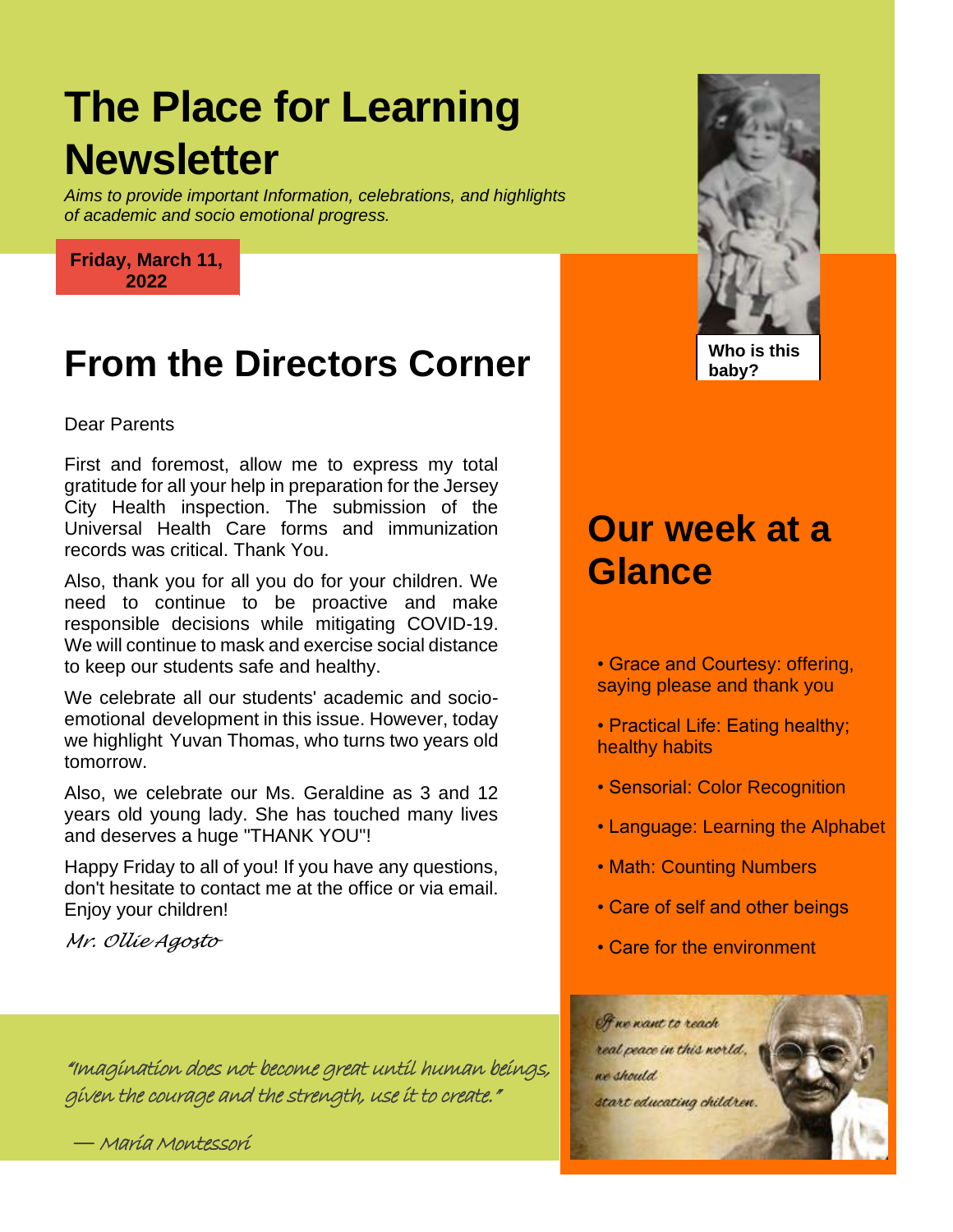### **Ladybugs**





Ms. Roma This week, Mrs. Roma, Ms. Vivian, and Ms. Noelle worked in concert to expose all our children to an organized and prepared environment conducive to a learning environment that promotes individuality, academic growth, and socio -emotional growth.' In addition, the teachers served as role models for all the children to use and take care of their materials.

> These materials are creative tools or toys used in a Montessori classroom that boost the child's five senses, enabling them to learn better. In addition, they are materials designed to rouse a child's interest in learning and interacting with others in harmony. Our teachers always aim to use all materials to develop the children's ability to think critically, use language effectively, and use concrete numerical skills. Also, the children were given many opportunities to use creativity through clay molding and painting .

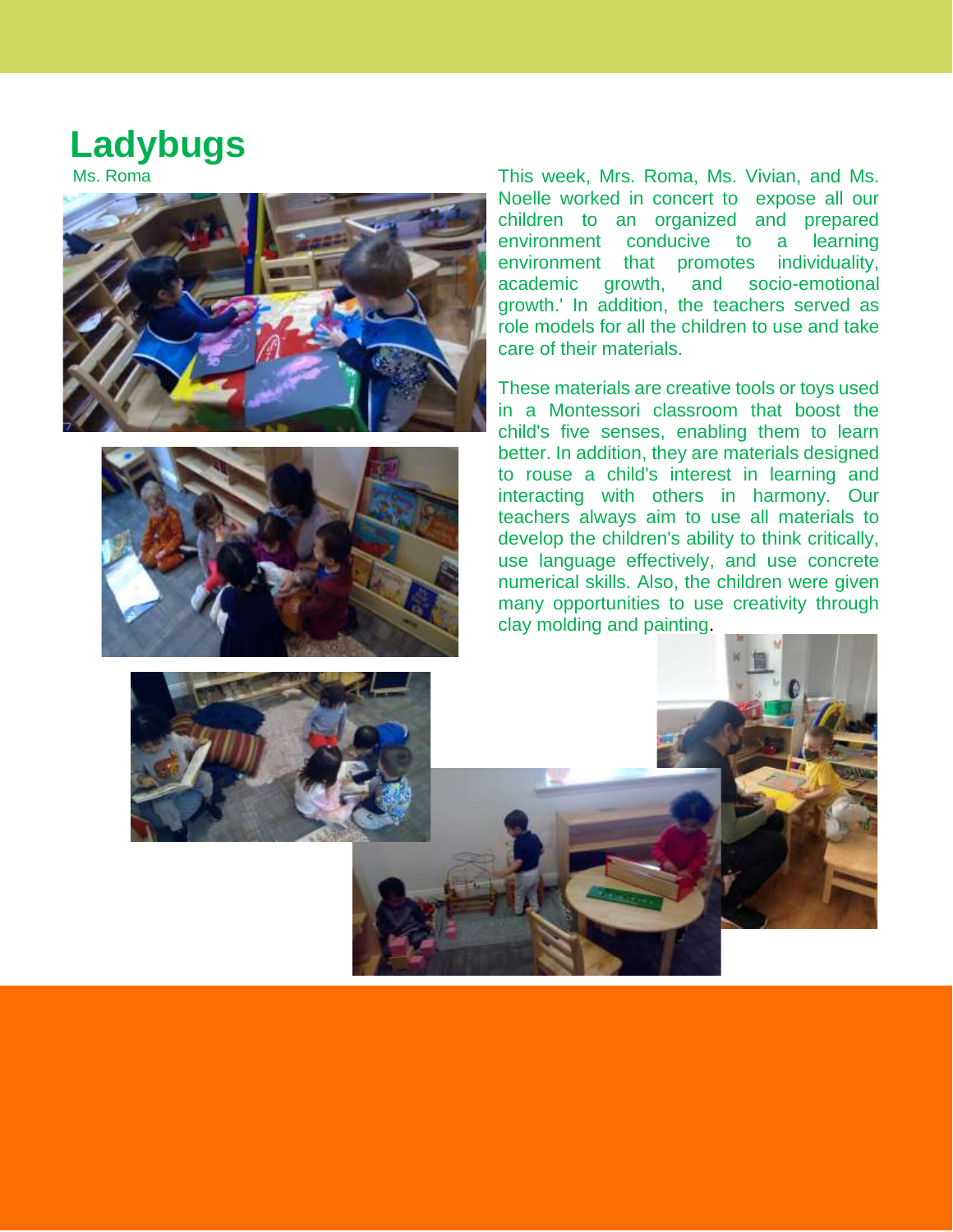The Dragonfly *Ms. Geraldine*  $\mathsf{f}\mathsf{I}\mathsf{v}$  $\frac{1}{2}$  $\sigma$ 

This week the children in the Dragonfly room are learning to socialize. They use fine motor skills to build a tower from Lego blocks and use practical life skills in the kitchen. Our younger children are developing gross motor skills learning to

walk and roll over. Together they make the room an exciting place to grow, explore and learn. Some are taking their first steps, while others are encouraging and loving friends.